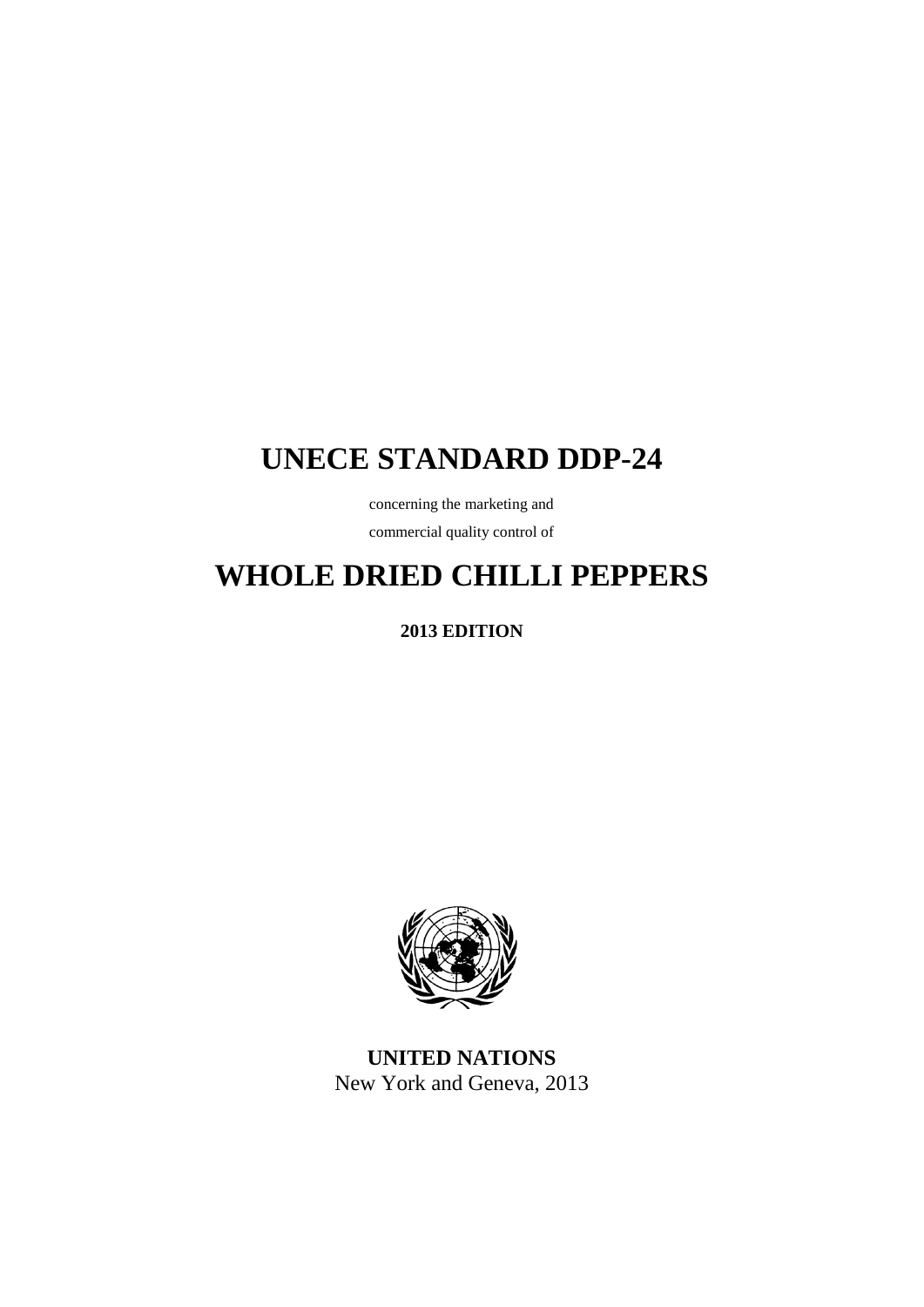#### **NOTE**

#### **Working Party on Agricultural Quality Standards**

The commercial quality standards developed by the United Nations Economic Commission for Europe (UNECE) Working Party on Agricultural Quality Standards help facilitate international trade, encourage high-quality production, improve profitability and protect consumer interests. UNECE standards are used by Governments, producers, traders, importers and exporters, and other international organizations. They cover a wide range of agricultural products, including fresh fruit and vegetables, dry and dried produce, seed potatoes, meat, cut flowers, eggs and egg products.

Any member of the United Nations can participate, on an equal footing, in the activities of the Working Party. For more information on agricultural standards, please visit our website [http://www.unece.org/trade/agr/welcome.html.](http://www.unece.org/trade/agr/welcome.html)

The new Standard for Whole Dried Chilli Peppers is based on document ECE/TRADE/C/WP.7/2013/24, reviewed and adopted by the Working Party at its sixty-ninth session.

The designations employed and the presentation of the material in this publication do not imply the expression of any opinion whatsoever on the part of the United Nations Secretariat concerning the legal status of any country, territory, city or area or of its authorities, or concerning the delimitation of its frontiers or boundaries. Mention of company names or commercial products does not imply endorsement by the United Nations.

All material may be freely quoted or reprinted, but acknowledgement is requested.

Please contact us at the following address with any comments or enquiries:

Agricultural Standards Unit Division of Economic Development, Trade, and Land Management United Nations Economic Commission for Europe Palais des Nations CH-1211 Geneva 10, Switzerland E-mail: [agristandards@unece.org](mailto:agristandards@unece.org)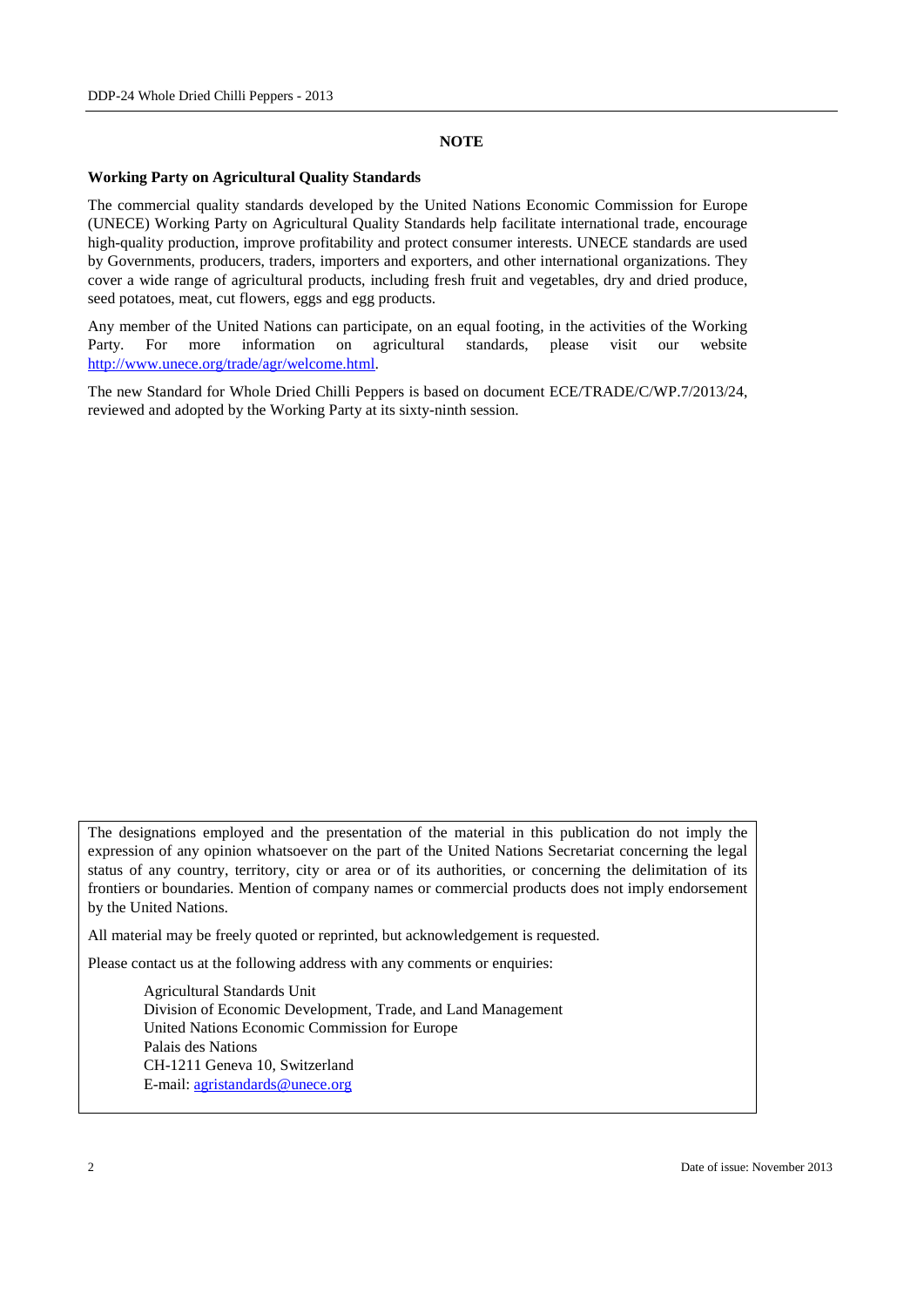### **UNECE Standard DDP-24**

### **concerning the marketing and commercial quality control of**

### **Whole Dried Chilli Peppers**

### **I. Definition of produce**

This Standard applies to whole dried chilli peppers  $<sup>1</sup>$  $<sup>1</sup>$  $<sup>1</sup>$  of varieties (cultivars) grown from</sup> *Capsicum annuum* L., C. *baccatum, C. chinense, C. frutescens* and *C. pubescens*, intended for direct consumption or for food when intended to be mixed with other products for direct consumption without further processing. This standard does not apply to whole dried chilli peppers for industrial processing.

### **II. Provisions concerning quality**

The purpose of the standard is to define the quality requirements of whole dried chilli peppers at the export-control stage, after preparation and packaging.

However, if applied at stages following export, the holder/seller shall be responsible for observing the requirements of the standard. The holder/seller of products not in conformity with this standard may not display such products or offer them for sale, or deliver or market them in any other manner.

### **A. Minimum requirements [2](#page-2-1)**

In all classes, subject to the special provisions for each class and the tolerances allowed, the whole dried chilli peppers must display the following characteristics:

- intact; however, slight superficial damage is not considered as a defect; peduncle and calyx may be missing but flesh at the calyx area must be intact, if present peduncle and calyx must be intact
- sound; produce affected by rotting or deterioration such as to make it unfit for consumption is excluded;
- clean, practically free of any visible foreign matter;
- sufficiently developed;
- free from living pests whatever their stage of development;
- free from damage caused by pests, including the presence of dead insects and/or mites, their debris or excreta;
- free from blemishes, areas of discolouration or spread stains in pronounced contrast with the rest of the produce affecting in aggregate not more than 25 per cent of the surface of the produce;

<span id="page-2-0"></span><sup>&</sup>lt;sup>1</sup> Whole dried chilli peppers presenting a minimum pungency of 900 Scoville index; for levels of pungency, see annex.

<span id="page-2-1"></span><sup>&</sup>lt;sup>2</sup> Definitions of terms and defects are listed in annex III of the Standard Layout – Recommended terms and definition of defects for standards of dry (Inshell Nuts and Nut Kernels) and dried produce [www.unece.org/trade/agr/standard/dry/StandardLayout/StandardLayoutDDP\\_e.pdf](http://www.unece.org/trade/agr/standard/dry/StandardLayout/StandardLayoutDDP_e.pdf)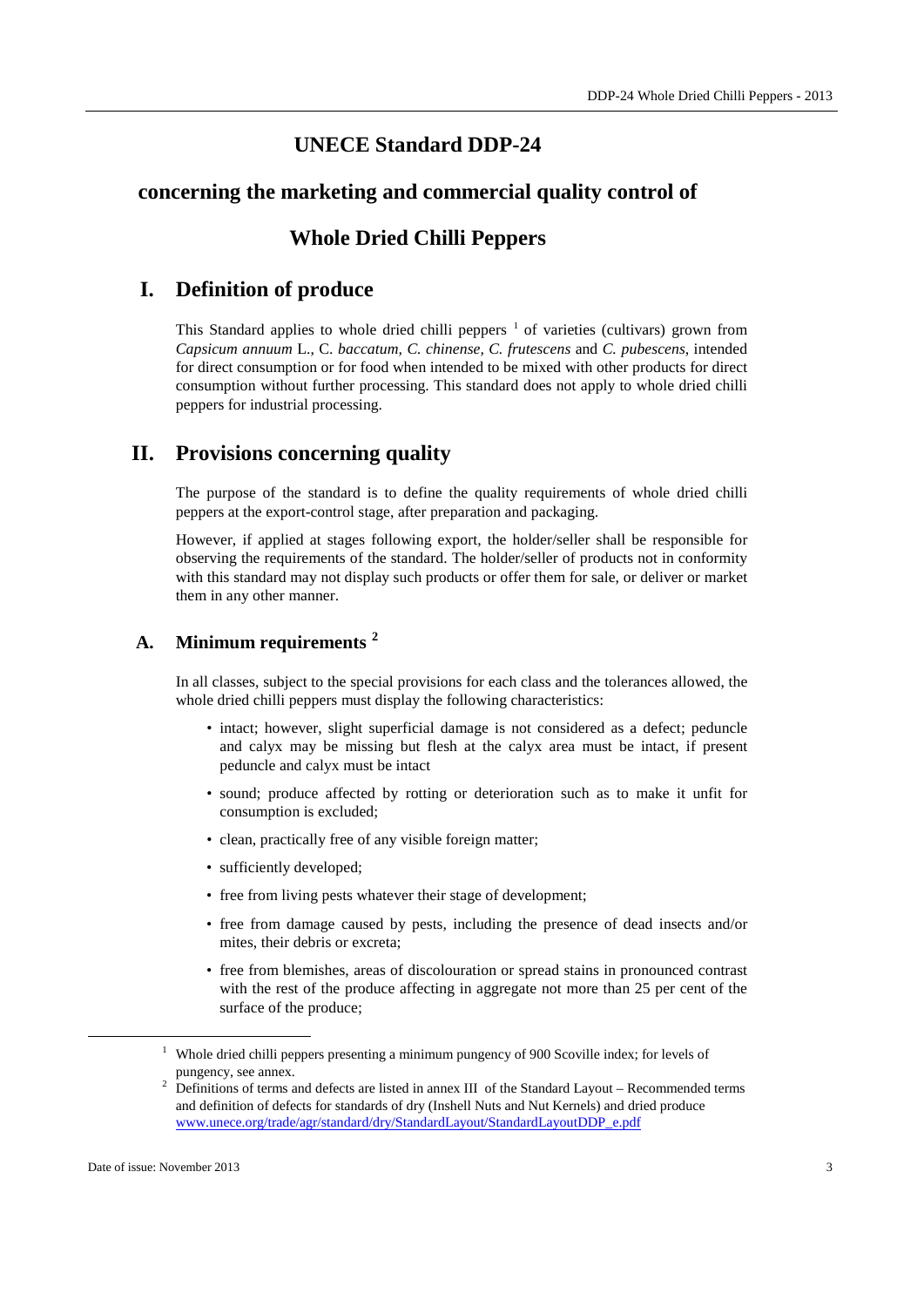- free from mould;
- free of abnormal external moisture;
- free of foreign smell and/or taste.

The condition of the whole dried chilli peppers must be such as to enable them:

- to withstand transportation and handling;
- to arrive in satisfactory condition at the place of destination.

### **B. Moisture content [3](#page-3-0)**

Whole dried chilli peppers should have a maximum moisture content in accordance with the following table:

| Commercial type                                                  |                   | Maximum moisture content<br>in per cent $(m/m)$ |
|------------------------------------------------------------------|-------------------|-------------------------------------------------|
| Guajillo,<br>and other commercial types<br>similar flesh texture | Pasilla<br>having | 13.5                                            |
| Ancho,<br>and other commercial types<br>similar flesh texture    | Mulato<br>having  | 12.5                                            |
| Puya<br>and other commercial types<br>similar flesh texture      | having            | 10.0                                            |
| De<br>and other commercial types<br>similar flesh texture        | árbol<br>having   | 9.0                                             |

### **C. Classification**

In accordance with the defects allowed in section "IV. Provisions concerning tolerances", whole dried chilli peppers are classified into the following classes:

"Extra" Class, Class I and Class II.

The defects allowed must not affect the general appearance of the produce as regards quality, keeping quality and presentation in the package.

### **D. Colour**

Colour classification for whole dried chilli peppers is mandatory for the commercial types in accordance with the table below:

<span id="page-3-0"></span><sup>&</sup>lt;sup>3</sup> The moisture content is determined by the method given in annex I of the Standard Layout – Determination of the moisture content for dried produce www.unece.org/trade/agr/standard/dry/StandardLayout/StandardLayoutDDP\_e.pdf. The laboratory reference method shall be used in cases of dispute.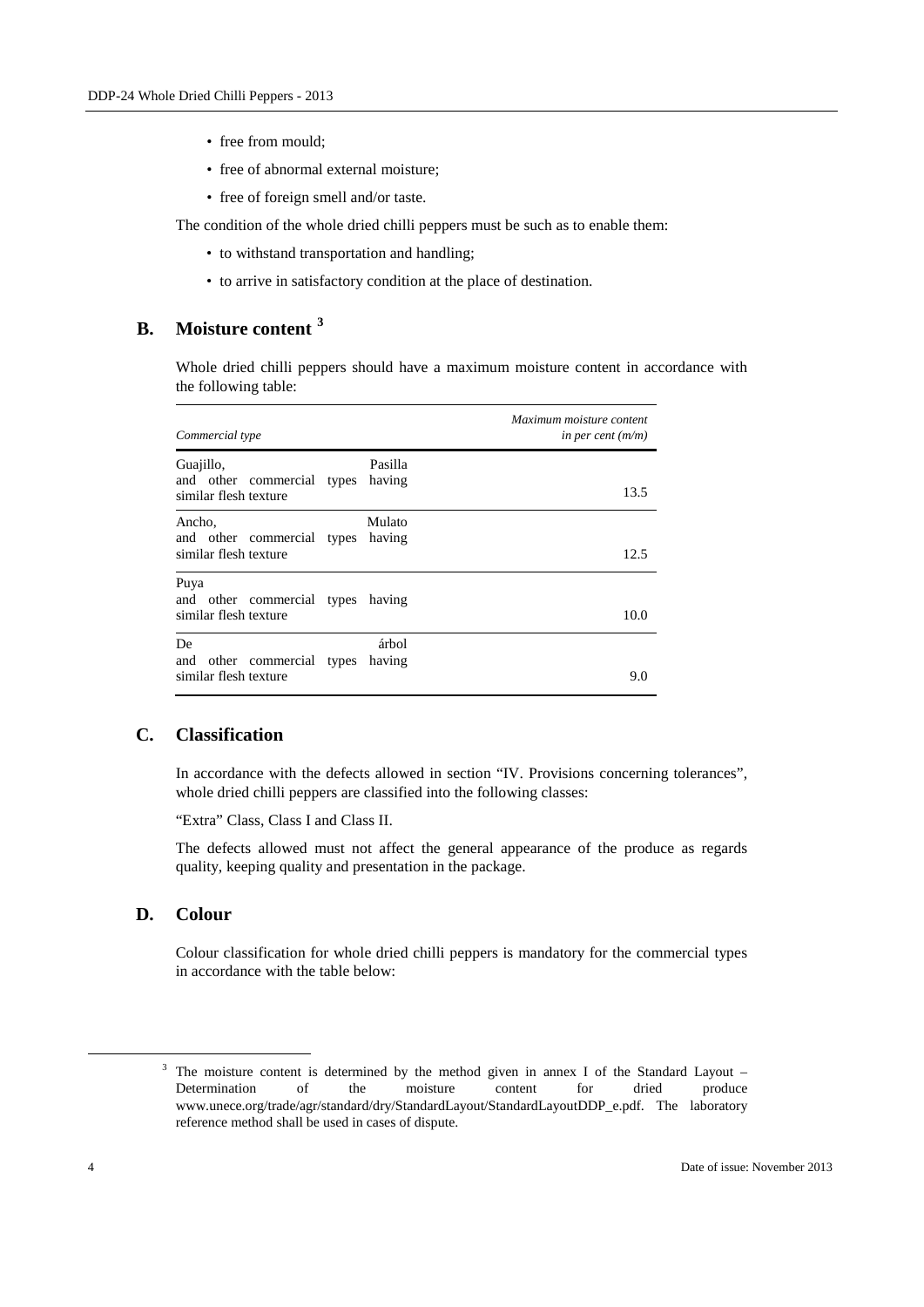| Commercial type | Extra                                                                                   | Class I                                                                | Class II                                                                                                         |
|-----------------|-----------------------------------------------------------------------------------------|------------------------------------------------------------------------|------------------------------------------------------------------------------------------------------------------|
| Guajillo        | Uniform; intense or<br>dark red with<br>no<br>discoloration                             | variation<br>Slight<br>in<br>colour intensity with no<br>discoloration | Variation in colour intensity<br>including discolouration within<br>the limits of the minimum<br>requirements    |
| Puya            | Uniform; intense or<br>dark red with<br>no<br>discoloration                             | variation<br>Slight<br>in<br>colour intensity with no<br>discoloration | Variation in colour intensity<br>including discolouration within<br>the limits of the minimum<br>requirements    |
| Ancho           | Uniform; light red to<br>dark red with<br>no<br>discoloration                           | variation<br>Slight<br>in<br>colour intensity with no<br>discoloration | Variation in colour intensity<br>including discolouration within<br>the limits of the minimum<br>requirements    |
| Mulato          | Uniform;<br>intense<br>with<br>black<br>no<br>discoloration                             | Slight<br>variation<br>in<br>colour intensity with no<br>discoloration | Variation in colour intensity<br>including discolouration within<br>the limits of the minimum<br>requirements    |
| Pasilla         | Uniform<br>intense<br>black<br>with<br>no<br>discoloration                              | variation<br>Slight<br>in<br>colour intensity with no<br>discoloration | Variation in colour intensity<br>including discolouration within<br>the limits of the<br>minimum<br>requirements |
| De árbol        | Uniform intense red<br>with no discoloration                                            | variation<br>Slight<br>in<br>colour intensity with no<br>discoloration | Variation in colour intensity<br>including discolouration within<br>the limits of the minimum<br>requirements    |
| Others          | Uniform;<br>colour<br>characteristic of the<br>commercial type with<br>no discoloration | variation<br>Slight<br>in<br>colour intensity with no<br>discoloration | Variation in colour intensity<br>including discolouration within<br>the limits of the minimum<br>requirements    |

### **E. Pungency**

Commercial types of whole dried chilli peppers are characterized by pungency in accordance with the annex.

In case of dispute, or when requested, the packer and/or dispatcher/shipper shall supply information regarding the level of pungency.

### **III. Provisions concerning sizing**

Size is determined by the length (measured from the apex to the insertion point of the peduncle at the calyx).

| Commercial type | Class   | Length $(cm)$ |
|-----------------|---------|---------------|
| Pasilla         | Extra   | >20           |
|                 | Class I | > 14          |

The commercial types are sized in accordance with the following table: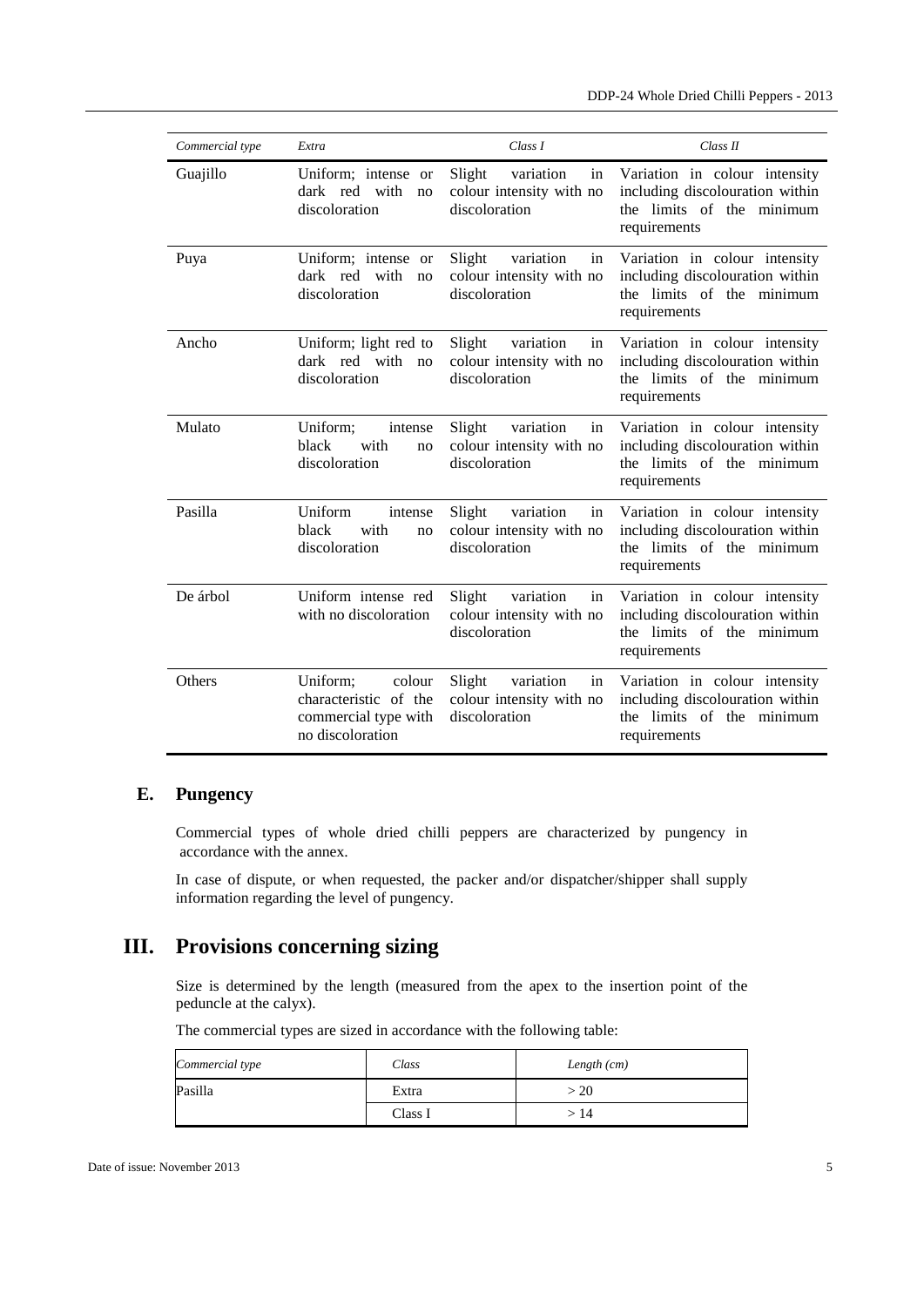| Commercial type    | Class    | Length (cm) |
|--------------------|----------|-------------|
|                    | Class II | < 14        |
| Guajillo           | Extra    | >14         |
|                    | Class I  | $>10\,$     |
|                    | Class II | < 10        |
| Puya               | Extra    | $>10$       |
|                    | Class I  | > 8         |
|                    | Class II | < 8         |
| Ancho, Mulato      | Extra    | $>10$       |
|                    | Class I  | >7          |
|                    | Class II | < 7         |
| De árbol           | Extra    | > 9         |
|                    | Class I  | > 9         |
|                    | Class II | $\lt 9$     |
| Chipotle           | Extra    | >7          |
|                    | Class I  | >4          |
|                    | Class II | < 4         |
| Cascabel           | Extra    | > 5         |
|                    | Class I  | > 3         |
|                    | Class II | $<$ 3       |
| Habanero, Catarina | Extra    | $\geq 4$    |
|                    | Class I  | >2          |
|                    | Class II | < 2         |
| Piquin (bird eye)  | Extra    | $\leq 1$    |
|                    | Class I  | $\leq 1$    |
|                    | Class II | $\leq 1$    |

Other commercial types are sized in accordance with the existing commercial trading practices.

Sizing of whole dried chilli peppers is mandatory for "Extra" Class and Class I.

# **IV. Provisions concerning tolerances**

At all marketing stages, tolerances in respect of quality and size shall be allowed in each lot for produce not satisfying the minimum requirements of the class indicated.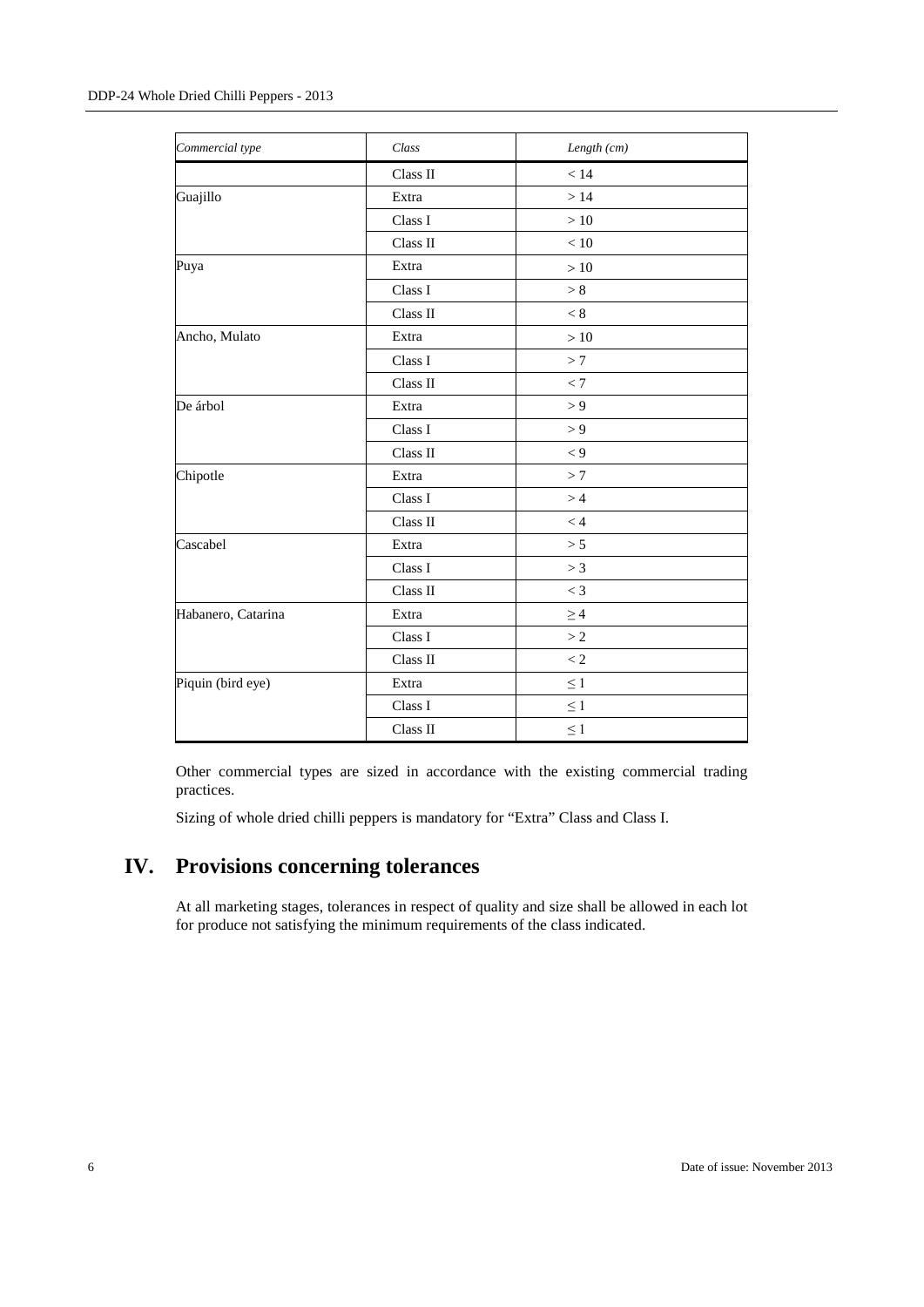#### **A. Quality tolerances**

|     |                                                                |                | Tolerances allowed, percentage of<br>defective produce, by number<br>or weight |          |  |
|-----|----------------------------------------------------------------|----------------|--------------------------------------------------------------------------------|----------|--|
|     | Defects allowed                                                | Extra          | Class I                                                                        | Class II |  |
| (a) | Tolerances for produce not satisfying the minimum requirements | 5              | 10                                                                             | 15       |  |
|     | of which no more than:                                         |                |                                                                                |          |  |
|     | Blemishes, stains, discolorations, burns, scratches, scars,    |                |                                                                                |          |  |
|     | deformations                                                   | $\overline{c}$ | 5                                                                              | 10       |  |
|     | Decayed and mouldy produce                                     | 0.5            | 1                                                                              | 2        |  |
|     | Damaged by pests                                               | 0.5            | 0.5                                                                            | 1        |  |
|     | Living pests                                                   | $\Omega$       | $\Omega$                                                                       | $\Omega$ |  |
|     | Missing stems and broken produce                               | 5              | 7                                                                              | 10       |  |
| (b) | Size tolerances, if sized                                      |                |                                                                                |          |  |
|     | For produce not conforming to the size indicated, in total     | 10             | 10                                                                             | 10       |  |
| (c) | Tolerances for other defects                                   |                |                                                                                |          |  |
|     | Foreign matter (by weight)                                     | 1              | 1                                                                              | 1        |  |
|     | Whole dried chilli peppers belonging to commercial types other |                |                                                                                |          |  |
|     | than that indicated                                            | 5              | 10                                                                             | 10       |  |

# **V. Provisions concerning presentation**

### **A. Uniformity**

The contents of each package must be uniform and contain only whole dried chilli peppers of the same origin, quality, colour, size (if sized) and commercial type.

The visible part of the contents of the package must be representative of its entire contents.

#### **B. Packaging**

Whole dried chilli peppers must be packed in such a way as to protect the produce properly.

The materials used inside the package must be clean and of a quality such as to avoid causing any external or internal damage to the produce. The use of materials, particularly of paper or stamps bearing trade specifications, is allowed, provided the printing or labelling has been done with non-toxic ink or glue.

Packages must be free of all foreign matter in accordance with the table of tolerances in section "IV. Provisions concerning tolerances".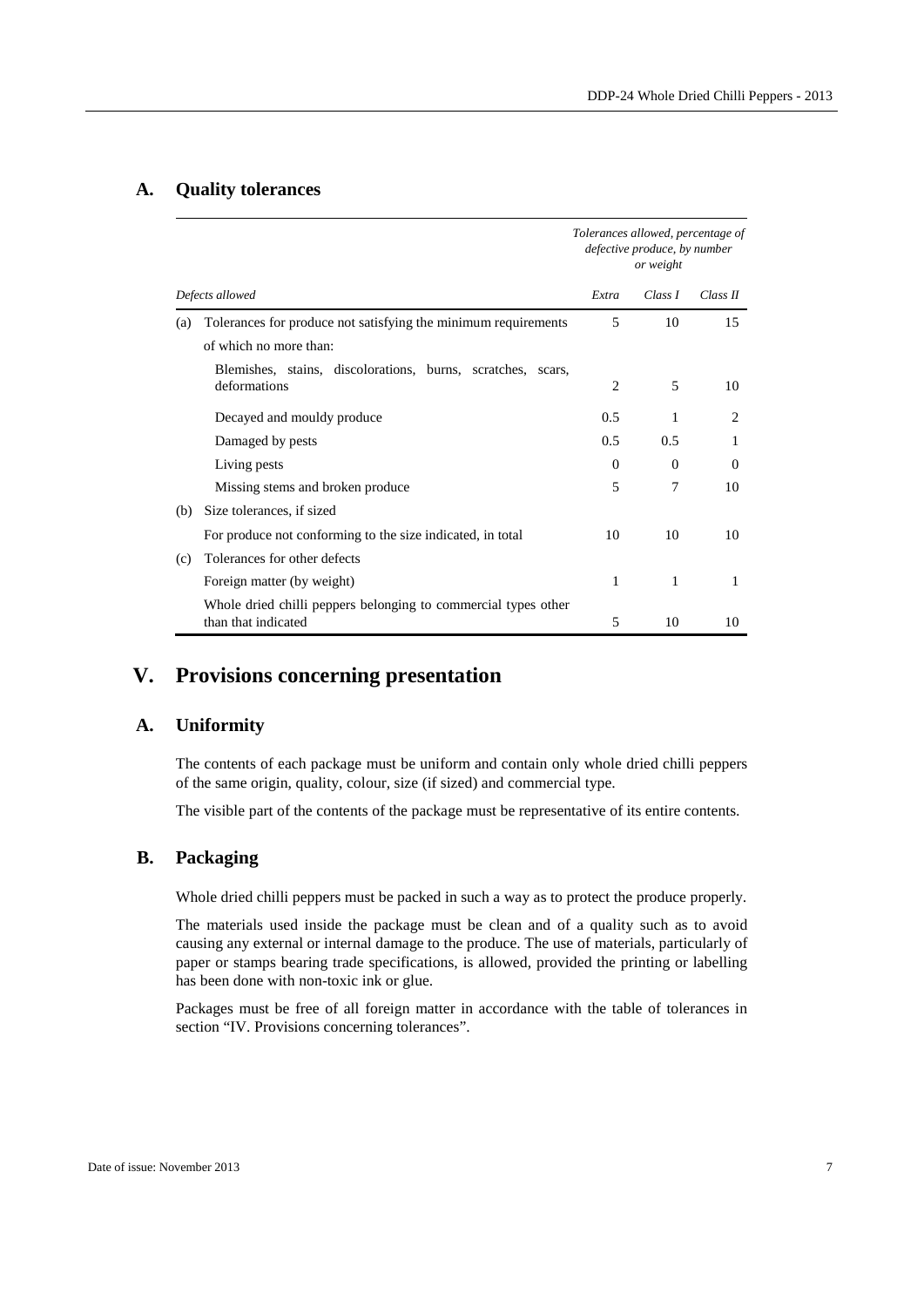### **VI. Provisions concerning marking**

Each package<sup>[4](#page-7-0)</sup> must bear the following particulars in letters grouped on the same side, legibly and indelibly marked and visible from the outside:

### **A. Identification**

Packer and/or dispatcher:

Name and physical address (e.g. street/city/region/postal code and, if different from the country of origin, the country) or a code mark officially recognized by the national authority<sup>[5](#page-7-1)</sup>.

### **B. Nature of produce**

- "Whole dried chilli peppers"
- Name of the commercial type
- Level of pungency indicated as "mild", "medium", "hot" or "extra hot", as appropriate.

### **C. Origin of produce**

Country of origin<sup>[6](#page-7-2)</sup> and, optionally, district where grown or national, regional or local place name.

### **D. Commercial specifications**

- Class
- Size (if sized): expressed as size range or minimum size followed by "and over"
- Method of drying (optional)
- "Best before" followed by the date (optional).

### **E. Official control mark (optional)**

Adopted 2013

<span id="page-7-0"></span><sup>&</sup>lt;sup>4</sup> These marking provisions do not apply to sales packages presented in packages.<br> $\frac{5}{2}$  The national logiclation of a number of countries requires the symbolic decleration

<span id="page-7-1"></span><sup>5</sup> The national legislation of a number of countries requires the explicit declaration of the name and address. However, in cases where a code mark is used, the reference "packer and/or dispatcher" (or equivalent abbreviations) must be indicated in close connection with the code mark, and the code mark should be preceded by the ISO 3166 alpha country code of the recognizing country, if not the

<span id="page-7-2"></span><sup>&</sup>lt;sup>6</sup> The full or commonly used name should be indicated.